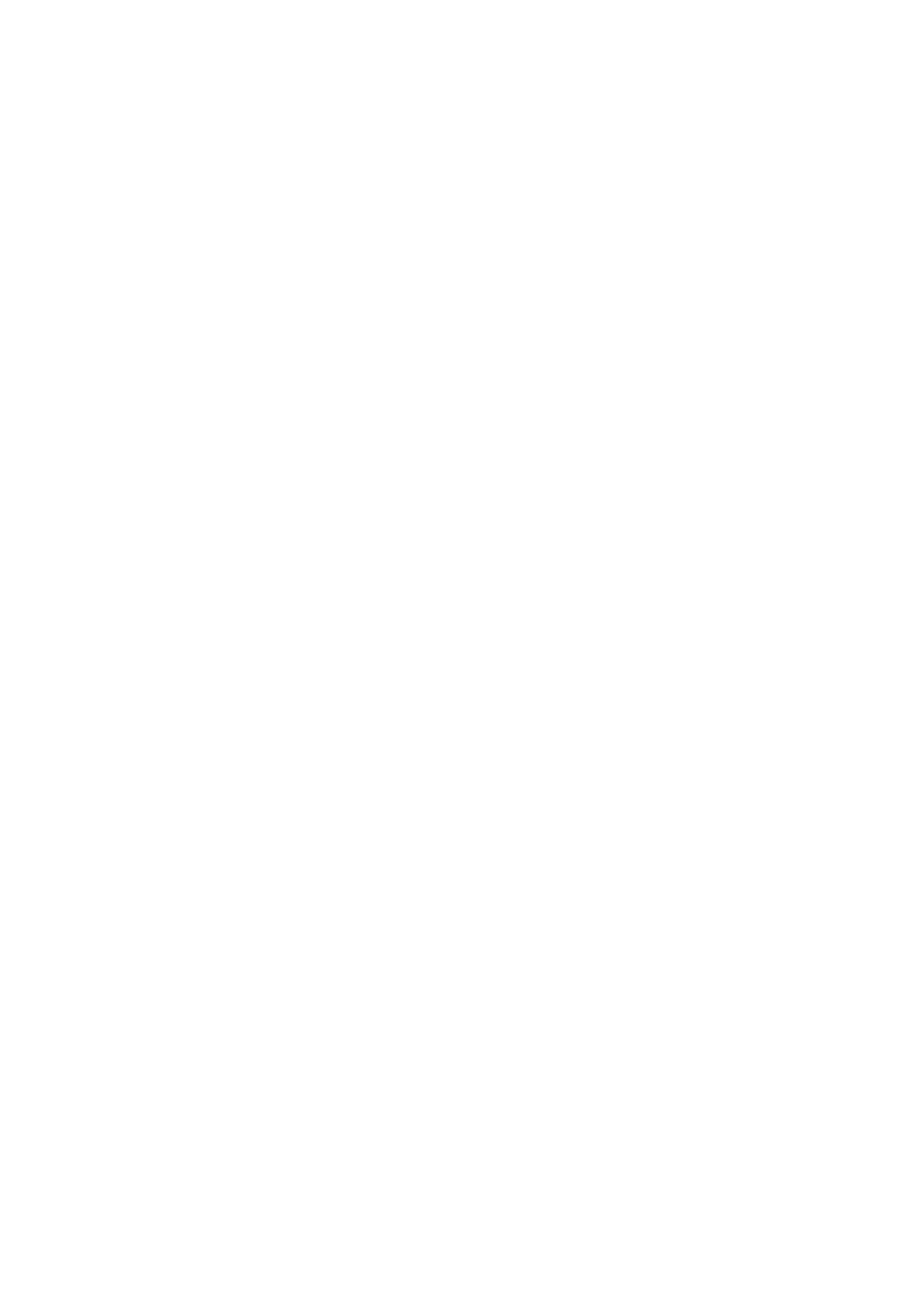### The Australia Institute

Research that matters

#### **About TAI**

The Australia Institute is an independent public policy think tank based in Canberra. It is funded by donations from philanthropic trusts and individuals, memberships and commissioned research. Since its launch in 1994, the Institute has carried out highly influential research on a broad range of economic, social and environmental issues.

#### **Our philosophy**

As we begin the 21st century, new dilemmas confront our society and our planet. Unprecedented levels of consumption co-exist with extreme poverty. Through new technology we are more connected than we have ever been, yet civic engagement is declining. Environmental neglect continues despite heightened ecological awareness. A better balance is urgently needed.

The Australia Institute's directors, staff and supporters represent a broad range of views and priorities. What unites us is a belief that through a combination of research and creativity we can promote new solutions and ways of thinking.

#### **Our purpose—'Research that matters'**

The Institute aims to foster informed debate about our culture, our economy and our environment and bring greater accountability to the democratic process. Our goal is to gather, interpret and communicate evidence in order to both diagnose the problems we face and propose new solutions to tackle them.

The Institute is wholly independent and not affiliated with any other organisation. As an Approved Research Institute, donations to its Research Fund are tax deductible for the donor. Anyone wishing to donate can do so via the website at https://www.tai.org.au or by calling the Institute on 02 6206 8700. Our secure and user-friendly website allows donors to make either one-off or regular monthly donations and we encourage everyone who can to donate in this way as it assists our research in the most significant manner.

Level 5, City Walk Centre 131 City Walk Canberra City, ACT 2601 Tel: +61 2 6130 0530 Email: mail@tai.org.au Website: www.tai.org.au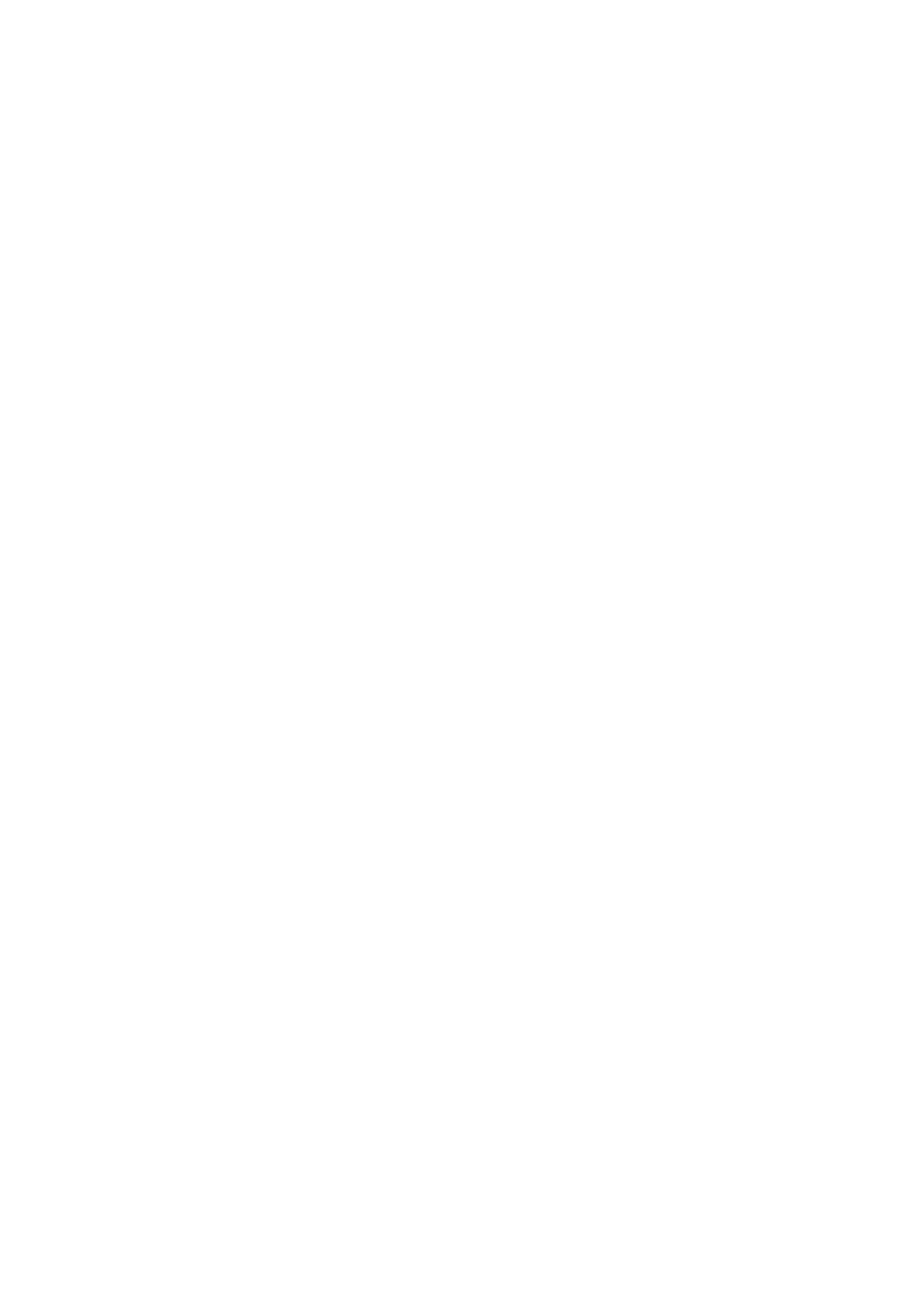#### **Introduction**

The proponent, Coal and Allied, a subsidiary of Rio Tinto, seeks to modify the existing development consent No. DA 300-9-2002-I to expand the Warkworth mine's disturbance limit to facilitate the extraction of coal resources outside the current development consent boundary<sup>1</sup>.

#### **Project Justification**

The proponent has sought to justify the granting of the consent modification on a number of grounds, including:

- That the extension "will allow for the current economic and social benefits of Warkworth mine to continue" until 2023, an additional two years beyond the current agreement.
- That the extension "will allow WML time to review options for the future of Warkworth mine whilst maintaining production and employment levels at, or as close as possible to, current levels."
- That the extension will create "no significant adverse social, economic or environmental impacts."<sup>2</sup>

Implicit in this justification is the assumption that refusing to consent to the proponent's revised proposal will jeopardise "current economic and social benefits" and "production and employment levels." The proponent does not substantiate this premise beyond its implication. Therefore, there is no evidence that employment or production will suffer if the proposal is withdrawn or rejected. As such, the validity of the proponent's justification rests heavily on the premise that the impact of the expansion of existing project boundaries will have a positive benefit to cost ratio relative to its present incarnation.

It is important to note that the proponent has previously claimed that an extension would create thousands of jobs, a claim which was rejected by the NSW Land and Environment Court and which has not been repeated in this latest Development Application. The objectivity of the claims made by the proponent in this application should be weighed against the nature and extent of the exaggeration made by the applicant in the past.

#### **Objections**

#### **Community opposition**

The proponent has failed to secure the support of communities impacted by the operations of the Warkworth mine. Indeed, local community activists have been highly visible in their campaign to prevent the further encroachment of the Warkworth mine. The existence of substantial opposition indicates the failure of Coal and Allied to secure a social license to operate in an expanded capacity, and the approval of the consent modification is therefore likely to produce unanticipated negative social outcomes. Such a scenario has occurred in Moranbah and Oakey in Queensland, and Singleton and Muswellbrook in NSW, where coal extraction has been approved without local support and has negatively impacted on social cohesion. In these instances, the scope and scale of expansions are of secondary concern to

<sup>1</sup> (EMGA Mitchell McLellan, 2013, p. 1)

<sup>2</sup> (EMGA Mitchell McLellan, 2013, pp. 117, 118)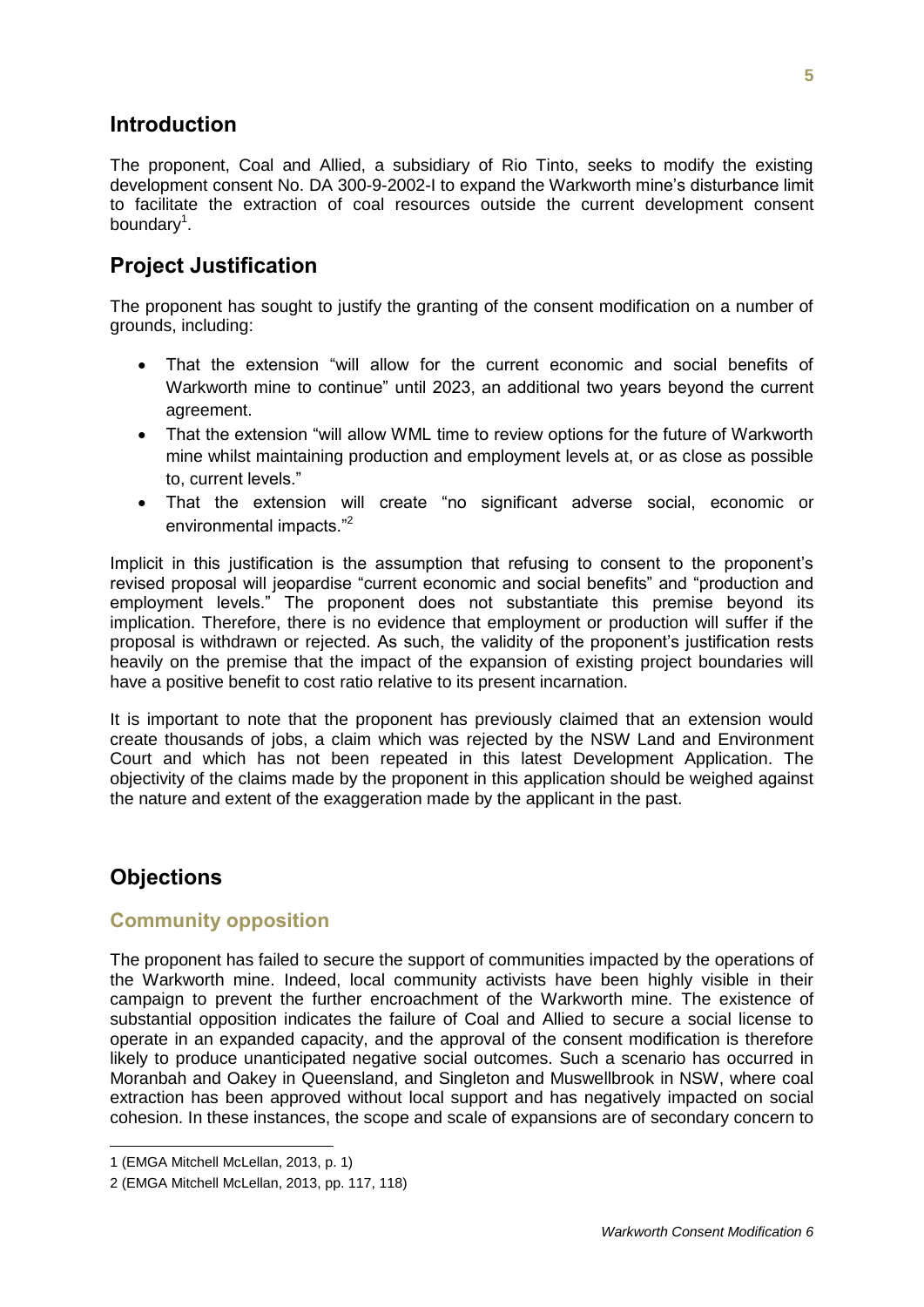the principal concern of the failure of mining companies to engage in constructive, respectful dialogue with local and regional stakeholders.

The proponent seeks to justify the extension with reference to its scale, which has been substantially minimised relative to previous applications. Nevertheless, the manner in which this application (and its preceding applications) have been pursued has alienated many community groups. The potential negative social implications of approving the latest consent modification application by the proponent, therefore, extend beyond the scope assessed by the project's offered justification.

#### **Adverse impacts**

The proposed expansion of the project boundaries will require the clearing of 16 hectares of endangered ecological communities (EECs). These communities feature Central Hunter Ironbark, Spotted Gum, and Grey Box vegetation, Lobed Blue Grass, and 21 threatened fauna species<sup>3</sup>. To offset the destruction of these EECs, the proponent plans to designate 32 hectares of nearby land as a nominated offset area. The proponent suggests that because much of the offset area is similar to the area it proposes to clear, "it is considered unlikely that the proposed modification will result in a significant impact to threatened fauna species" and "no significant impact is expected to occur to threatened flora species as a result of the proposed modification<sup>4</sup>."

Nevertheless, the scenario for not proceeding with the proposed consent modification is not fully explored in the documentation provided by the proponent. The offer to protect the nominated offset area is not satisfactory to compensate for the clearing of 16 hectares of land, as the nominated offset area would not otherwise be threatened by the present operations of the Warkworth mine. Therefore, the benefits of the expansion on local flora and fauna within the offset area is neutral, as those naturally occurring within the 32 hectare expanse are not to be substantially impacted by any development of the mine under present conditions.

However, though the benefits of the proposal to the nominated offset area are neutral, the costs associated with its impacts are not. The nominated offset area contains no threatened flora species, no wetlands and no permanent streams. Any destruction of limited resources within the affected region will increase competition for available habitats, and will therefore negatively impact on the growth potential of the threatened species found within the EECs compared with the no-project scenario. NSW planning regulations elevate economic benefit to the status of principal concern, and as the proponent offers no substantiation of its position that the modification consent will benefit the state or the affected local community, noneconomic considerations become more important.

#### **Lack of assessment**

The proponent has not included any evidence for positive economic benefits arising from the expansion of the boundaries of the development consent presently under consideration. The environmental assessment associated with the proponent's application does not include a cost benefit analysis, an economic impact assessment, an amended projection of royalty and tax revenues, or an estimation of the profits accruing from operations if the consent modification is approved.

Furthermore, the claim that the modification is necessary to maintain present employment levels is not supported by the anecdotal experience of other mining communities within

<sup>3</sup> (EMGA Mitchell McLellan, 2013, p. 35)

<sup>4</sup> (EMGA Mitchell McLellan, 2013, pp. 35, 36)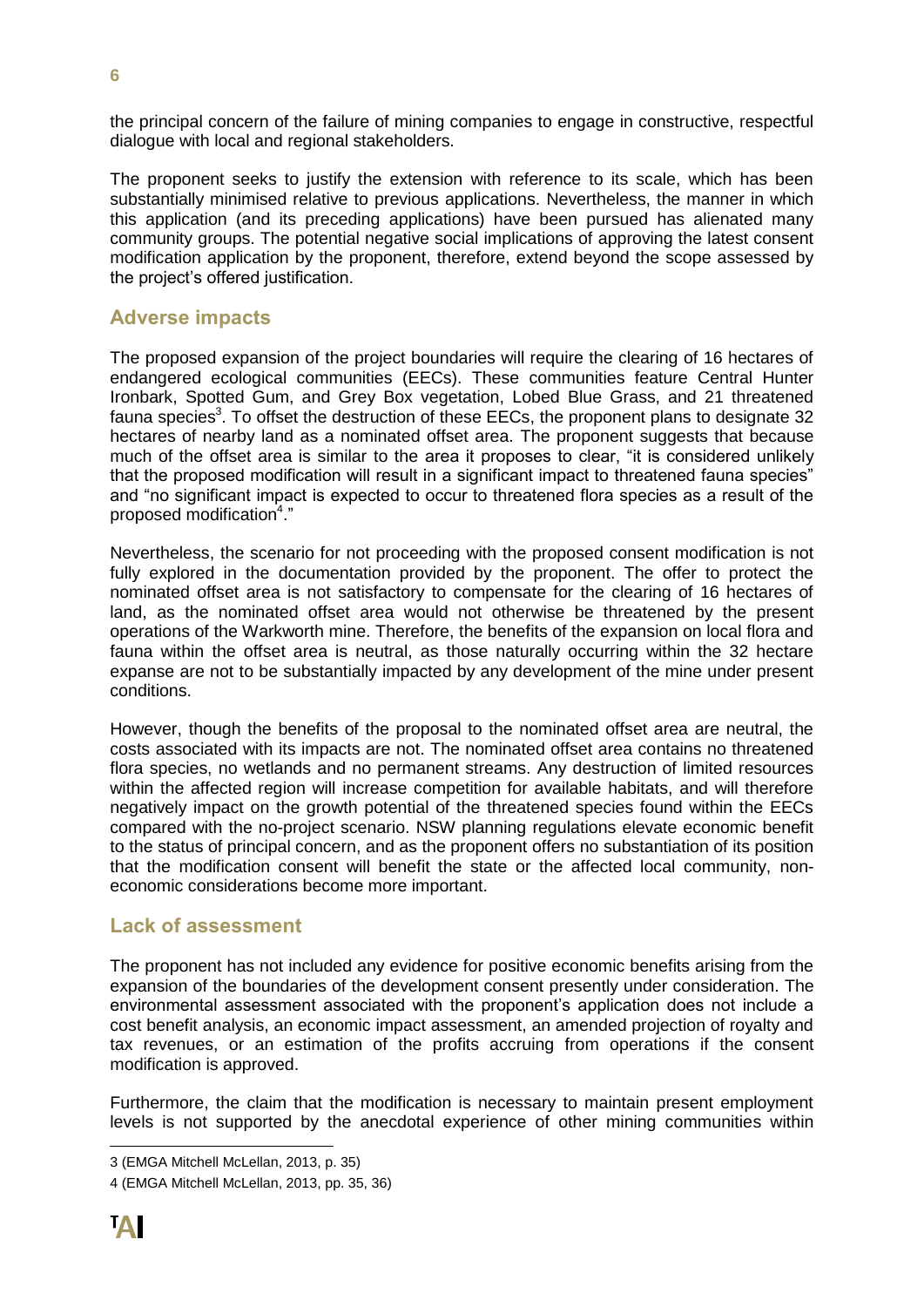NSW, such as those affected by the Stratford and Duralie mines, which sought extensions to the conditions of their lease despite large-scale terminations of employment<sup>5</sup>.

The proponent does not quarantee that present employment levels will be maintained until 2023, nor does it suggest that any additional benefit will accrue from the modification of the consent beyond those already accruing. The assumption, therefore, that the modification will improve the level of economic benefit to NSW and to the Commonwealth (a condition which any modification must satisfy) is unverified. Certainly, there is sufficient cause for doubting the assumption that the expansion of present coal mining operations will improve the security of Coal and Allied's existing workforce, and the proponent does not attempt to address these doubts, leaving the economic benefit of the modification dubious.

### **Conclusion**

The Australia Institute finds that the modification proposal submitted by Coal and Allied cannot be justified. The proponent has offered no evidence of any benefit to local or regional stakeholders, and has made no effort to project royalty and tax revenue arising from its proposal. If it is indeed the case that there is no economic benefit from the proposal beyond the continuation of existing operations, there is an onus on the proponent to demonstrate that operations cannot be maintained in their existing form. Failing to demonstrate this means that there is no indication that amending the project boundaries will improve overall welfare, and that the amendment will only incur additional negative impacts.

<sup>5</sup> (Kirkwood, 2013)